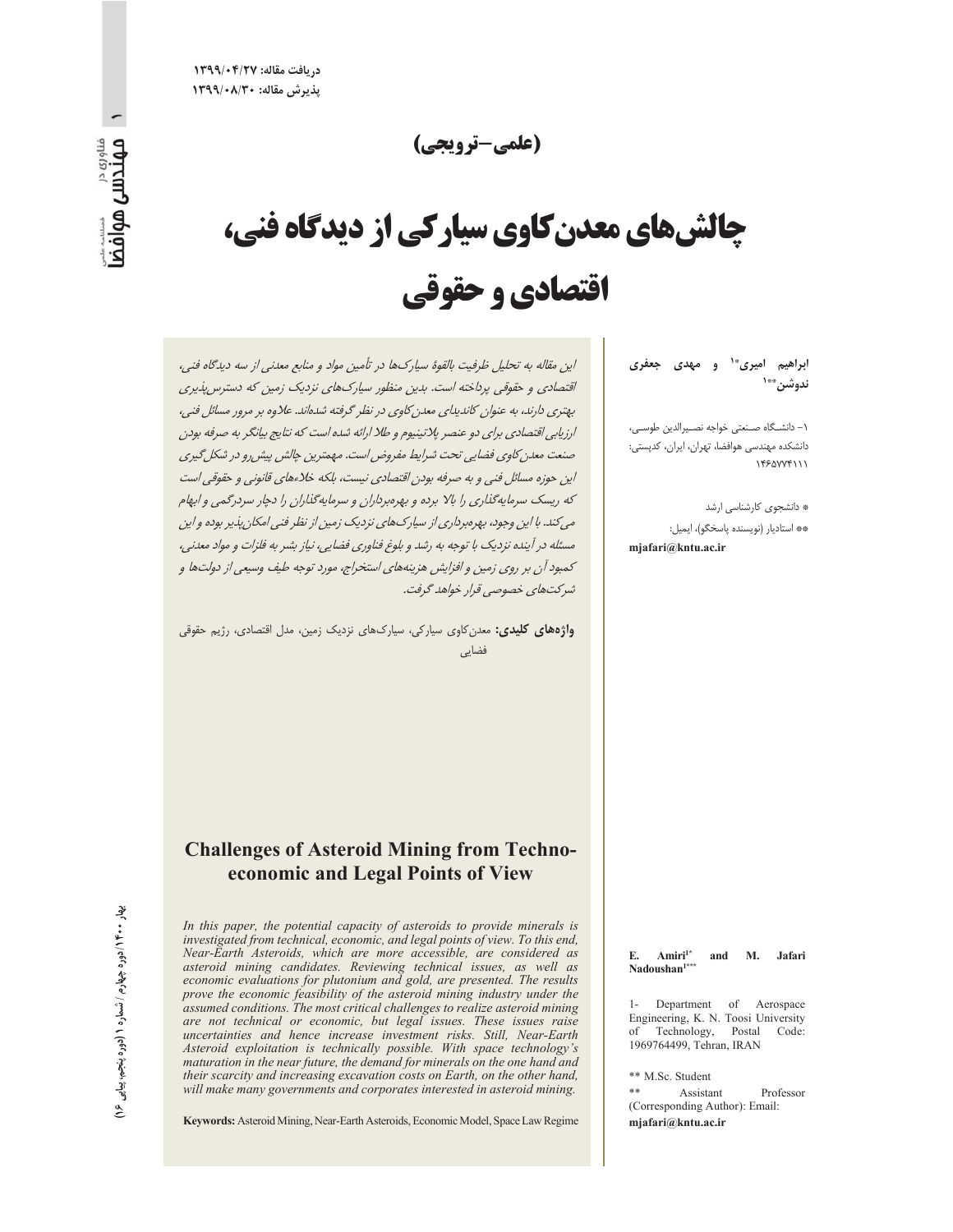## (علمي-ترويجي) ابراهیم امیری و مهدی جعفری ندوشن

## 1- مقدمه

منظومهٔ شمسی مملو از اجرام کوچکی همچون دنبالهدارها و سیارکها است. در بین سیارکها، سیارکهای نزدیک زمین از اهمیت ویژهای برخوردار هستند. زیرا این سیارکها از طرفی به واسط احتمال برخوردشان با زمین خطرناک محسوب شده و از طرف دیگر به واسطهٔ منابع معدنی و فلزی موجود در آنها ارزشمند هستند. سیارکها اجرام آسمانی به جای مانده از شکل گیری منظومهٔ شمسی هستند. بیش از دو میلیون سیارک در منظومهٔ شمسی وجود دارد که بیشتر آنها در کمربند سیارکی مابین مریخ و مشتری قرار دارند. تاکنون بیش از ۱۵ هزار سیارک در نزدیکی زمین شناسایی شده است [۱] که با عنوان سیارکهای نزدیک زمین از آنها یاد میشود. سیارکهای نزدیک زمین در ابعادی از چندین سانتی متر تا چند کیلومتر وجود دارند و با توجه به ترکیبات تشکیل دهنده در سه گروه کربنی، فلزی و سیلیکاتی دستهبندی می شوند [۲]. سیارکهای نزدیک زمین در مدارهای خود به دور خورشید در حرکت هستند که جالب توجهترین أنها به جهت امکان دسترس پذیری سیارکهای موجود در مدارهای آتن، آیولو و آمور گهستند [۳].

به بهرهبرداری از منابع معدنی سیارکها، معدن کاوی سیارکی اطلاق میشود. معدن کاوی سیارکی میتواند راهی برای توسعهٔ تمدن بشری و گسترش آن به اعماق فضا باشد. زیرا به عنوان مثال، فضاپیماها در سفر به اعماق فضا با محدودیت در حمل سوخت و تجهیزات مورد نیاز برای سفرهای بلند مدت مواجه هستند. اما با توسعه و بلوغ صنعت معدن کاوی فضایی امید تازهای برای سفرهای بین سیارهای ایجاد می شود و می توان بسیاری از مواد مورد نیاز سفر فضایی و فضانوردان از جمله سوخت، آب و اکسیژن را از سیارکها با هزینهٔ کمتری نسبت به انتقال این اقلام از زمین تأمین کرد. همچنین، با افزایش مصرف برخی از فلزات و در مقابل کاهش منابع آنها بر روی زمین و بالا رفتن هزینهٔ استخراج آنها، منابع معدنی و فلزی موجود در اجرام سماوی به ویژه سیارکها جایگزین مناسب و به صرفهای به نظر میرسند که به تازكي توجه شركتهاي خصوصي را به اين حوزه جلب كرده است [۴]. به واسطهٔ هزینهٔ بالای استخراج و انتقال منابع معدنی از سیارکها، در ابتدای فعالیتهای معدن کاوی سیارکی عناصر و مواد با ارزش بالاتر جذابیت بیشتری به عنوان هدف معدن کاوی دارند. به طور مشخص فلزات كمياب بر روى زمين مانند پلاتينيوم و زيرگروههاى آن شامل روتنيوم، راديوم، اسميوم و پالاديوم به عنوان اولين منابع معدني فضايي مورد توجه بهرهبرداران قرار گرفتهاند [۵]. فلزات كمياب در شكل گيري فناوریهای سبز همچون پیل سوختی، کاتالیزورها، باطریهایی با ظرفيت بالا و سلول هاي خورشيدي نقش دارند [۵]. عناصر هيدروژن،

كربن، نيتروژن و اكسيژن براي تأمين سوخت پيشران فضاپيماها لازم هستند و عناصری مانند کبالت، آهن و نیکل برای ساخت و ساز در فضا مورد توجه هستند که همه این عناصر در فضا قابل استخراج بوده و با توسعه صنعت معدن كاوى فضايي و سياركي نيازي به انتقال أنها از زمین به فضا نخواهد بود [٢]. از نظر عملیاتی و فنی معدن کاوی سیار کی با چالش های بسیاری همچون معدن کاوی در محلی بدون گرانش یا گرانش ضعیف و یا در معرض تشعشعات کیهانی روبهرو است. با این حال، پیشرفتهای بسیاری صورت گرفته و امروزه عملیاتهایی برای شناسایی ترکیبات سیارکھا انجام میپذیرد [۶] و همچنین نمونهبرداري از سطح اين سياركها با موفقيت انجام شده است [٧].

اگرچه نمی توان زمانی را مشخص کرد و گفت تا دو یا سه دهه آینده معدن کاوی سیارکی وارد فاز صنعتی میشود، اما آنچه که انکار ناپذیر است نیاز روز افزون بشر به منابع و مواد اولیه معدنی و همچنین اراده و خواست بشر برای شناخت جهان پیرامون خود از طریق سفرهای بین سیارهای است. معدن کاوی سیارکی می تواند تسهیل گر دستیابی به این خواستهها باشد. برخی از سیارک ها تا چند ده برابر معادن موجود بر روی پوستهٔ زمین حاوی عناصر گرانبها هستند. برای نمونه سیارکهایی در نزدیکی زمین وجود دارند که پلاتینیوم هر یک از آنها دویست برابر پلاتینیوم موجود در زمین است [۸]. با کم شدن مقدار ذخیرهٔ فلزات كمياب بر روى زمين و افزايش هزينههاى استخراج آنها از اعماق زمین، استخراج و استفاده از منابع سیارکی صرفه اقتصادی پیدا کرده است.

یکی از چالش های مهم و اساسی معدن کاوی فضایی فقدان ساختار و رژیم حقوقی جامع است که سبب می شود تعیین مالکیت سیارک ها و مواد استخراج شده با مشکل روبرو شود [۹]. بدیهی است که مشخص بودن چارچوبها و قواعد تجاری عامل مهمی در تسریع رشد فعالیتهای اقتصادی است، زیرا خطر و ریسک از دست رفتن سرمايه را براى سرمايه گذاران كاهش مى دهد. اما اسناد و معاهدات موجود پاسخگوی این نیاز نیست. سالها قبل، در بحبوحهٔ جنگ سرد، توافق نامه ماه و معاهدهٔ فضای ماورایجو تدوین شد که تصوری از شرایط تجاری امروزی برای این صنعت وجود نداشت و امروزه نمی توان با ارجاع به آن، مشکلات و مسائل حقوقی حال حاضر را حل و فصل کرد. با ورود بخش خصوصی به عرصهٔ فضا و معدن کاوی سیارکی این امر ضروری به نظر می رسد و باید رژیم حقوقی جدیدی برای بهرهبرداری از اجرام سماوي شكل بگيرد.

- 3. Apollo
- 4 Amor

 $\blacktriangleright$ مهتدس موافضا

<sup>1</sup> Near-Earth Asteroids

<sup>2.</sup> Aten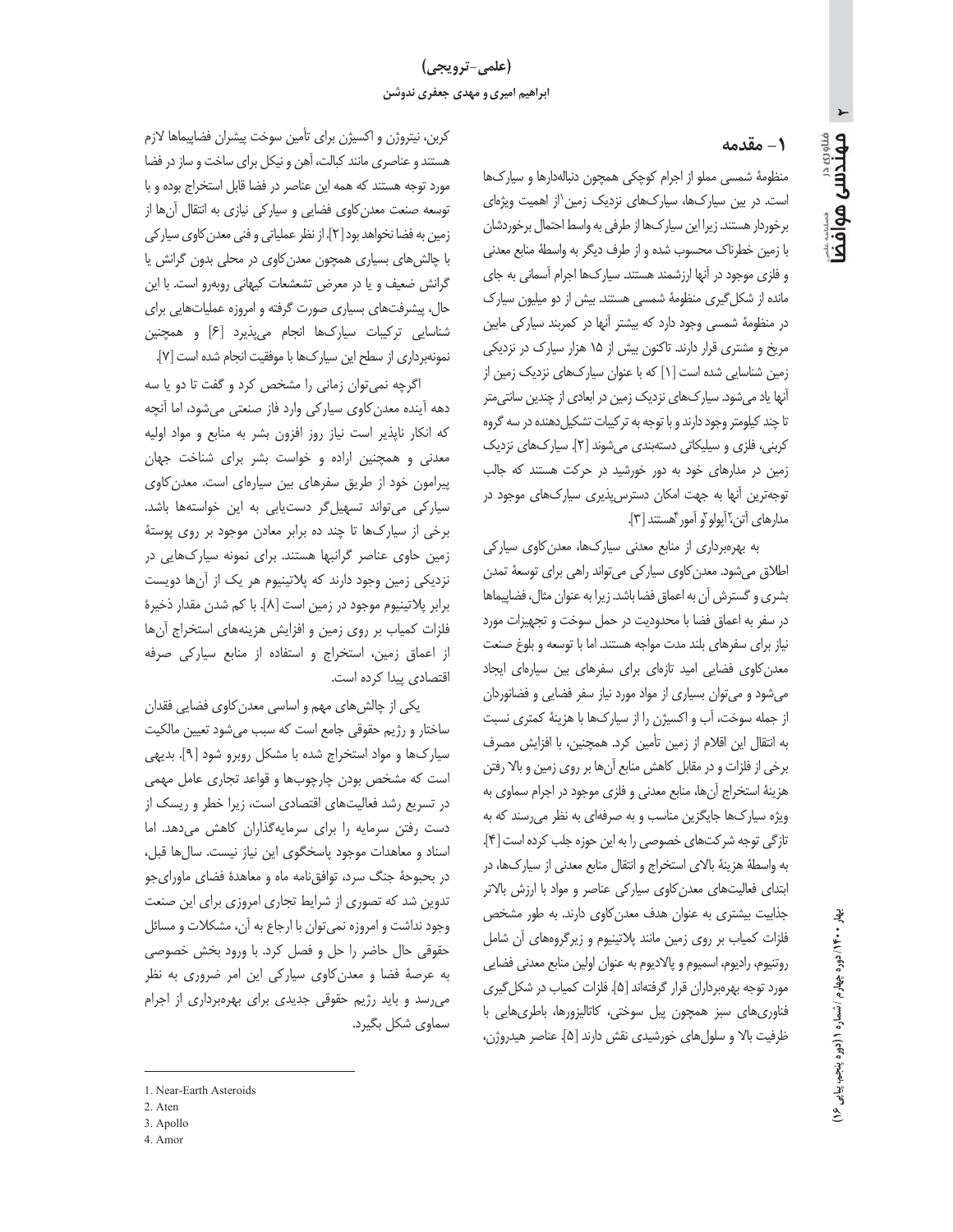#### **۲- معدن کاوی فضایی**

معدن کاوی سیارکی می تواند انقلابی در صنعت فضایی ایجاد کند. با تجزیَ آب موجود در سیارکها به دو عنصر هیدروژن و اکسیژن، سوخت مورد نیاز فضاپیماها ارزانتر تأمین میشود. با کاهش هزینهٔ سوخت، حمل و نقل فضايي صرفهٔ اقتصادي مي يابد [١٠]. علاوه بر هزینهٔ سوخت که عامل مهمی در هزینههای کلی مأموریتها است، ابعاد و اندازه سازه فضاپیما نیز عامل بسیار مهمی در هزینهٔ مأموريتهاى فضايى به حساب مى آيد [۵].

با توجه به هزینهٔ بالای مأموریتهای فضایی، معدن کاوی سیارکی با بررسی و شناسایی ذخایر معدنی سیارکھای مورد نظر که راهبری آن را ایستگاههای زمینی بر عهده دارند آغاز میشود. در حال حاضر، این بررسیها با استفاده از تلسکوپها و ماهوارههای سنجشی صورت میگیرد. پس از اتمام این بررسی و دستهبندی سیارکها از لحاظ نوع و میزان منابع معدنی باید عملیات میدانی صورت گیرد و از سیارک نمونهبرداری و به زمین اًورده شود. تنها پس از تأیید وجود منابع معدنی کافی و وجود صرفه اقتصادی می توان مأموریتهای معدن کاری که بخشی از فرایند معدن کاوی سیارکی است را در مقیاس بزرگ آغاز کرد. تا به امروز اقدامی جهت بازگرداندن منابع سیارکی در مقیاس بالا و با هدف تجاری به زمین صورت نگرفته است و تنها تعداد محدودی مأموریت به منظور شناسایی سیارکها فرستاده شدهاند كه در جدول ١ به تعدادى از اين مأموريتها اشاره شده است.

جدول (1): برخي از مهمترين مأموريتهاى انجام گرفته جهت اكتشاف كرة ماه [١٢].

|                             | مأموريت             | سال               | سازمان     | فضاييما   |
|-----------------------------|---------------------|-------------------|------------|-----------|
|                             |                     |                   | فضايي      |           |
|                             | پرواز از کنار سیارک |                   |            |           |
| $\lceil \mathcal{N} \rceil$ | گاسیرا ۹۵۱ در       | ۱۹۹۱              | اسا / ناسا | گالیله    |
|                             | مسیر مشتری          |                   |            |           |
| [۱۳]                        | پرواز از کنار سیارک | $Y \cdot \cdot 9$ | إسا        |           |
|                             | آستين 2867          |                   |            | رزتا      |
|                             | فرود آمدن و         |                   | آژانس      |           |
| [۱۴]                        | بازگرداندن نمونه از | ۲۰۱۰              | فضایی      | هايابوسا  |
|                             | سیارک ایتوکاوا      |                   |            |           |
|                             | ٢۵١۴٣               |                   | ژاپن       |           |
|                             | بازگرداندن نمونه ۶۰ |                   |            |           |
| $\lceil \mathcal{N} \rceil$ | گرمی از سیارک       | ۲۰۱۶              | ناسا       | اوسايروس  |
|                             | کربنی بنو ۱۰۳۱۵۵    |                   |            |           |
| $\lceil \mathcal{N} \rceil$ | نمونهبرداری از      | ۲۰۱۸              | آژانس      | هايابوسا٢ |
|                             | سيارک ريوگو         |                   | فضایی      |           |
|                             |                     |                   | ژاپن       |           |

جدیدترین مأموریت در بین مأموریتها به سیارکها مربوط به فضاپیمای هایابوسا ۲°متعلق به آژانس فضایی ژاپن است. این فضاپیما در سال ۲۰۱۴ پرتاب شد و پس ازسه سال و نیمسفر در فضا در ژوئن ۲۰۱۸ به سیارک ریوگو رسید. هایابوسا۲ پس از چندین ماه از رسیدن به این سیارک،از سطح سیارک نمونهبرداریکرد. در حال حاضر این نمونه در مسیر بازگشت به زمیناست و پس از رسیدن مورد تجزیه و تحلیل قرار خواهد گرفت[۱۴]. فرایند استخراج معادن در فضاپیچیدگی هایخاص خود را دارد. چرا که به عنوان مثال نبود جاذبه کافی و یا وجود تشعشات خورشیدی و کیهانی در فضا فرایند معدن کاری را سخت و پیچیده میکنند. با این وجود راهحل های خلاقانهای برای غلبه بر این چالشها پیشنهاد شدهاند. به عنوان نمونه، برای استخراج منابع از سیارکهای بزرگتر که بطور معمول نیاز به تاسیسات سنگین و پیچیده است، فرایند شیمیایی موند<sup>۶</sup> مطرح است که در طی آن با عبور گاز با دمای بین ۵۰–۶۰ درجه سانتی گراد جداسازی نیکل و آهن رخ میدهد و سپس با بالاتر بردن دمای گاز این فلزات از گاز جدا میشوند [۱۵].

روش های استخراج و فرآوری مواد معدنی در فضا برای معدن کاوی سیارکی در مراحل ابتدایی خود قرار دارد و نیاز به تحقیق و توسعه بیشتری دارند. برای استفاده از منابع موجود در یک سیارک ابتدا باید مشخص شود که لازم است سیارک یا بخشی از آن به زمین آورده شود یا می توان فرایند معدن کاری را در فضا و بر روی سیارک انجام داد و بعد از فرآوری اولیه در محل، ماده فرآوری شده که خلوص بیشتری دارد به زمین منتقل شود. فرآوری در محل برای جداسازی مواد معدنی با ارزش، مصرف انرژی را برای حمل و نقل مواد کاهش میدهد. البته باید در نظر داشت که در این روش باید در ابتدای امر تاسیسأت و زیرساختهای لازم به محل سیارک منتقل شود. معدن کاری در محل با روشهایی همچون حفاری و تزریق مایعات و گاز داغ انجام میشود. جاذبهٔ کم ممکن است به عنوان یک مزیت در نظر گرفته شود، اما در فضا با نبود جاذبه، ابزار حفاری و مواد حفاری شده شناور می شوند و در اطراف سیارکها با برخورد تجهیزات به سطح، گرد و خاک و قطعات کوچک تولید می شود که مشکلاتی مثل از بین رفتن افق دید و آسیب رسیدن به ماشین آلات حفاری را به دنبال خواهد داشت [۱۶]. منابع معدنی استخراج شده از یک سیارک می تواند منجر به تغییر در دینامیک و حرکت سیارک شده و مسیر یا وضعیت آن را تغییر دهد که برای پرهیز از این اتفاق باید اقدامات مؤثری مانند تدوین

 $\blacktriangleright$ 

5. Hayabusa II

6. Mond Process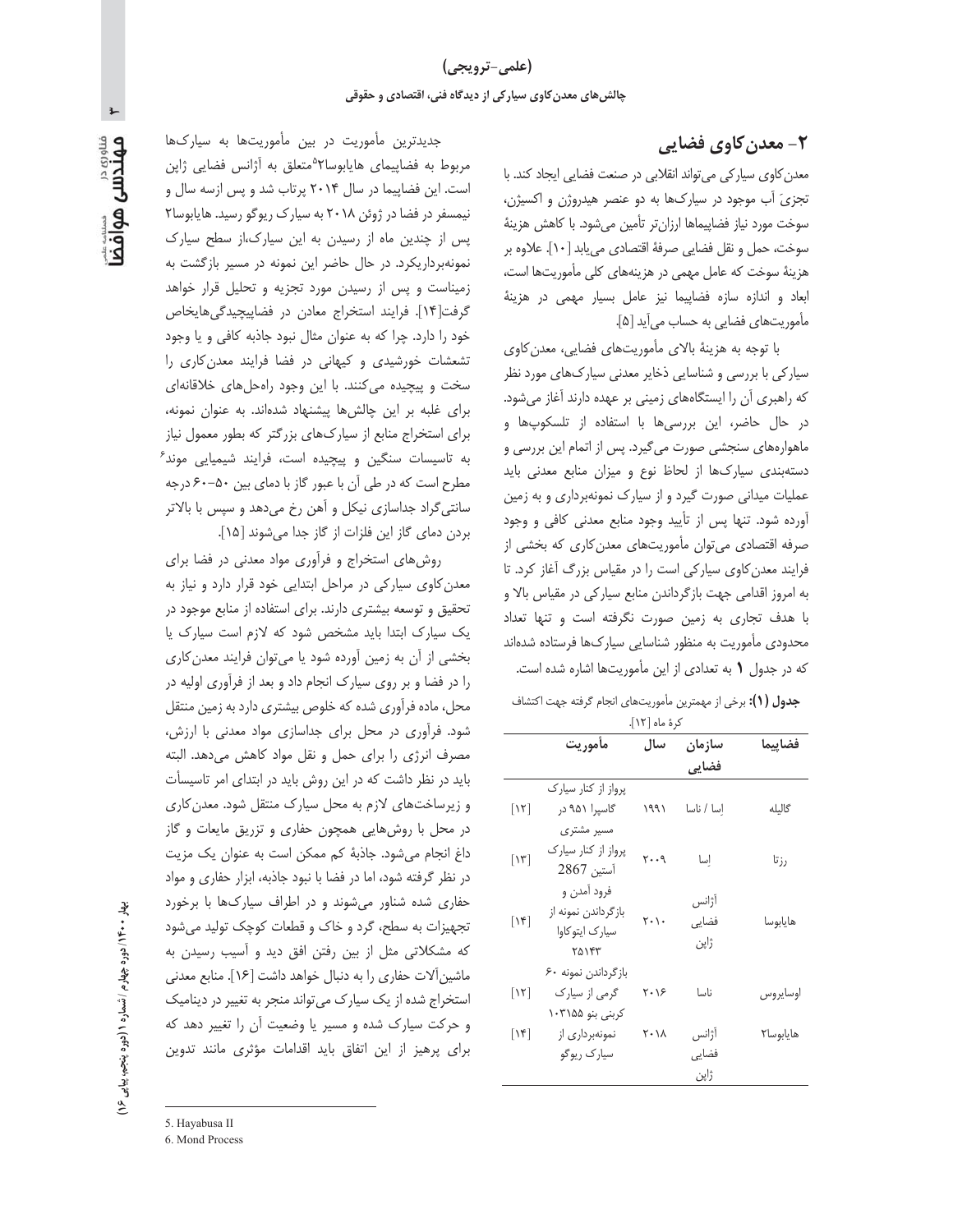سناریوی استخراج انجام شود تا تغییر در مشخصات دینامیکی مانند ممانهای اینرسی باعث ناپایداری در دوران سیارک نشود.

#### ۳- دىدگاه فنى

سیارکھای نزدیک زمین نسبت به دیگر اجرام سماوی که می توانند هدف معدن کاوی قرار بگیرند، دارای مزیت هستند. بطور مثال سرعت مورد نیاز برای انتقال به مدار ماه، فرود و برخاست از سطح آن و بازگشت به زمین نیاز به نیروی پیشران بالایی دارد و بنابراین انتخابی جز استفاده از موتورهای شیمیایی سوخت مایع و یا جامد در دسترس نخواهد بود. همچنین، بالا بودن گرانش اجرامی مثل ماه به معنای افزایش وزن سازه است. در مقابل، چالشهای عنوان شده در معدن کاوی سیار کی بسیار محدودتر است. علاوهبراین، شناخت ما نیز نسبت به سیارکهای نزدیک زمین و ترکیبات آنها در مواردی بیشتر از سیارات و اجرام دیگر منظومهٔ شمسی است و یا اینکه این شناخت راحتتر حاصل می شود. البته باید توجه داشت که در معدن کاری در محل سیارک، قبل از هر چیزی باید ماشین آلات معدن کاری با موفقیت به سطح سیارک متصل شوند. زیرا مقدار کم جاذبه نمی تواند تجهیزات را بر روی سیارک نگه دارد و یا جرم کم سیارک نمی تواند همه عكس العمل ها را خنثى كند. از نظر فنى امكان محقق شدن معدن کاری سیارکی برای سیارکھایی با جرم و قطر کمتر در آينده نزديك محتملتر است. زيرا تغيير دادن مدار آنها توسط فضاپیماها سادهتر است و یا امکان حمل آنها با استفاده از یک محفظه به محل ايمن و معدن كارى آنها آسانتر است.

در شکل ١ سيارکهاى آپولو، آمور و آتن از دسته سیارکهای نزدیک زمین در مدار تقریبی خود نشان داده شدهاند [١٧]. سیارکھای آپولو مدار زمین را قطع می کنند و احتمال خطر برخورد با زمین را دارند. آمورها مدار زمین را قطع نمی کنند اما تا حدود ٠/٣ واحد نجومي به آن نزديک ميشوند. آتنها نيز نيمي از مسیر خود را در مدارهای زمین طی میکنند. این خانوادهها از سیارکها گزینههای مناسبی برای انتخاب اهداف معدن کاوی سیارکی هستند. چراکه امکان دسترسی و بازگشت از این سیارکها آسانتر به نظر میرسد و شامل طیف وسیعی از منابع مورد نياز بشر است.

اگرچه ممکن است سیارک نزدیکتر جهت معدن کاوی انتخاب شود، اما منابع موجود در سیارک بیشترین اهمیت را دارد. استخراج منابع از معادن زمينى براساس كاهش حداكثرى هزينهها و خطرات و به حداکثر رساندن درآمدها انتخاب میشوند. همین روش را می توان در فضا در نظر داشت و با وجود اختلاف قابل ملاحظهای که در شکل و نوع سیارکها وجود دارد ترکیبات

موجود در اکثر آنها مشترک است و از این جهت سیارکهای نزدیک زمین رامی توان به ٣ دسته کلی نوع C (کربنی)، نوع S (سیلیکاتی) و نوع M (فلزی) تقسیم کرد که ترکیبات اصلی آنها در جدول ٢ قابل ملاحظه است.



**شکل (۱):** شماتیکی از مسیرهای بیضوی آتن، آپولو و آمور و عبور آنها از کمربند سیار کی.

حدمل (١) ويتمرك منتصر بأسبب تبداه انجام كافته ومعراكة فافر

| <b>جسون ۱٬۰٫ بر</b> سی از مهسرین ماموریتمدی انجام کرکته جهت<br>کرۂ ماہ [۱۲].                                           |    |          |  |  |
|------------------------------------------------------------------------------------------------------------------------|----|----------|--|--|
| تركيبات اصلى                                                                                                           |    | نوع      |  |  |
| NH <sub>3</sub> ،CH <sub>4</sub> ،CO،CO <sub>2</sub> , ،H2O، تركيبات آلى<br>و فلزات                                    | C  | کرېنې    |  |  |
| Si <sub>2</sub> O <sub>7</sub> ] <sup>6-</sup> {SiO <sub>4</sub> ] <sup>4-</sup> Mg .Co .Ni .Fe<br>فلزات گروه پلاتينيم | S. | سیلیکاتی |  |  |
| Al2O3 ،CaO ،Ni ،Co ،Fe و فلزات گروه<br>يلاتينيم                                                                        | M  | فلزى     |  |  |

چالش های فنی زیادی برای مأموریتهای کنترل از راه دور بر روی سیارکها وجود دارد. اول آنکه مدت زمان ارسال و دریافت پیام ممکن است ۵ تا ۳۰ دقیقه زمان ببرد. به همین جهت فضاپیماهای بهرهبردار باید هوشمند و خودکار ساخته شود تا مأموريت بصورت حداقل نيمه خودكار صورت پذيرد و اپراتور جنبه پشتیبانی را داشته باشد. مورد دیگر عدم آگاهی و تسلط بر نحوهٔ فرود بر روی سیارک است. به عبارتی اتصال به یک سیارک در حال چرخش كه ممكن است نامنظم هم باشد، مساله مهمى است. لازم به ذکر است میانگین زمان چرخش یک دور یک سیارک به طور تقريبي ۶ ساعت است [١٩]. قدرت گرانش اين سياركها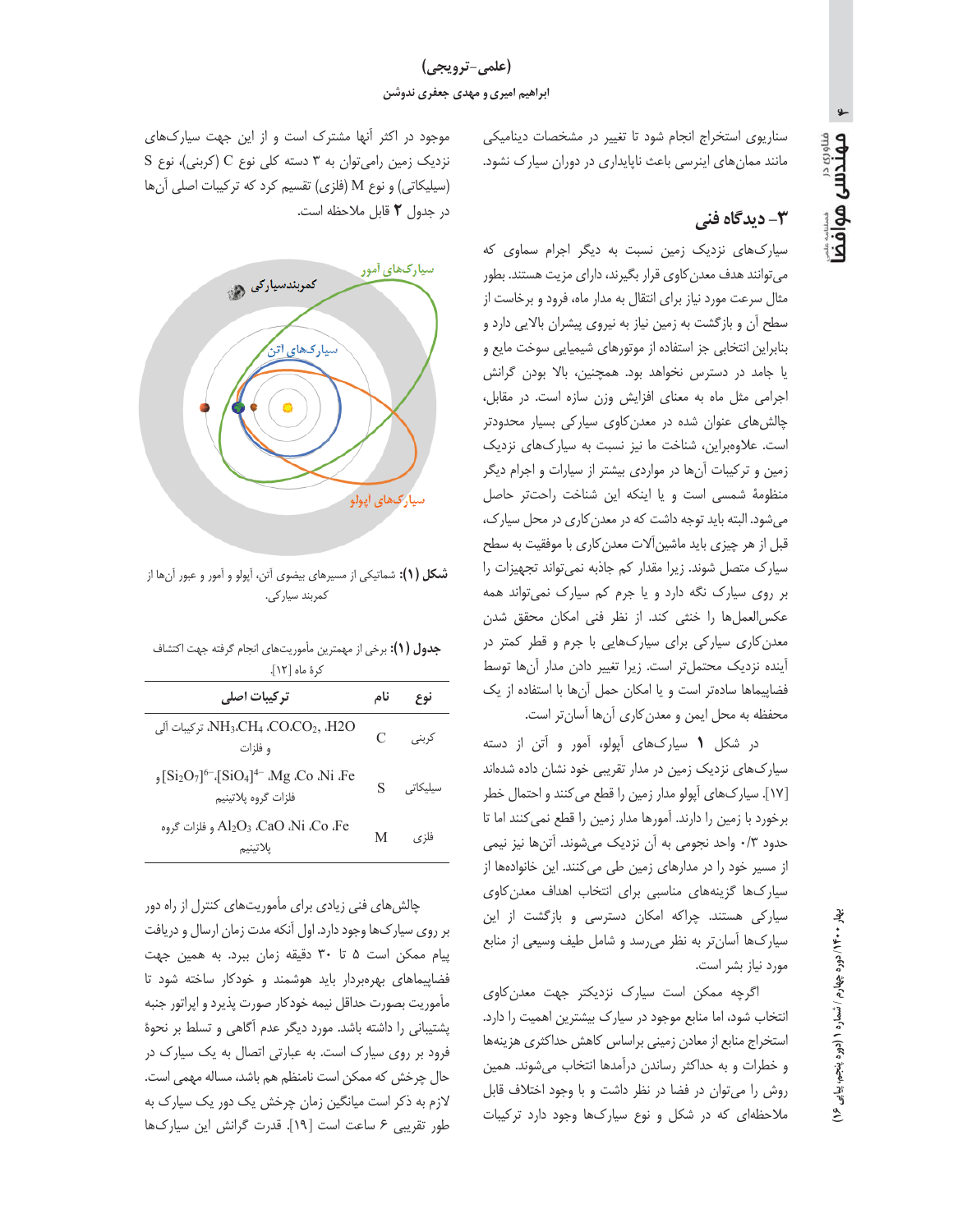هرچند بسته به ابعاد و اندازه متغیر است ولی در حدود ۰/۰۰۱ برابر زمین است. بنابراین لازم است از نصب و بهرهبرداری ایمن تجهیزات و ابزارها در مدت عملیات معدن کاری اطمینان حاصل كرد. همچنين، فرايندهاى معدن كارى براى شرايط بدون جاذبه طراحی شوند. چالش دیگر نبود اطلاعات زمینشناسی و تجزیه و تحلیل طیفی برای سیارکهای نزدیک زمین است. اما همان طور که گفته شد در حالی که این موضوع را می توان با استفاده از تلسكوپهاى زمينى وبا هزينة كم محقق ساخت اما همچنان نیاز به نمونهبرداری از سیارک جهت اطمینان از میزان مواد معدنی موجود و به صرف بودن اقتصادی مأموریت، وجود دارد [٢].

در مأموریتهای معدن کاوی نیاز به طیف وسیعی از ابزارها و تجهیزات است [٢٠]. در فرایند معدن کاوی در ابتدا برای شناسایی از تلسکوپهای موجود در ماورای جو میتوان استفاده کرد و در مرحلهٔ بعد برای بررسی سیارات از نزدیک از فضاییماهایی مشابه ماهوارههای سنجشی موجود در مدار زمین بهره برد و سپس برای نمونهبرداری جهت تأیید ترکیبات سیارک مورد نظر اقدام نمود. از این رو، متناسب با این نیازمندی ها و شرایط مأموریت، فضاپیمای مورد نظر طراحی می شود. بعد از نهایی شدن تصمیم مبنی بر بهرهبرداری از سیارک، بسته به اندازه سیارک و مداری که سیارک در آن قرار دارد روشهای متفاوتی جهت معدن کاوی پیشنهاد شده است [۲۱] که متناسب با آن فضاپیمای مناسب مورد استفاده قرار گرفته و یا برای آن مأموریت طراحی میشود. طبیعتاً طراحی و ساخت فضاپیمای مخصوص در افزایش هزينهها موثر است.

در سال ۲۰۱۲، موسسه کِک<sup>۷</sup>به سفارش ناسا طراحی مفهومی مأموریتی را انجام داد که در آن هدف تغییر مسیر سیارکها با استفاده از فضاپیمای رباتیک بود [٢٢]. در این مأموریت فضاپیما با گرفتن یک سیارک کوچک در مدارهای نزدیک زمین یا جداسازی قطعهای از سطح سیارکی بزرگتر مسیر آن را به سمت مداری به دور ماه تغییر میداد. این فضاپیمای رباتیک معدن کاو سیارکی در شکل ۲ نشان داده شده است. همان گونه که از شکل مشخص است یک محفظه در جلوی آن قرار دارد که محل قرارگیری سیارک است و در انتهای آن کوره خورشیدی برای ایجاد گرما قرار دارد که هم در فرایند استخراج سیارک استفاده می شود و هم با انبساط آب داخل مخزن نیروی پیشران تولید می شود. در وسط فضاییما سه مخزن جهت ذخیره آب استخراج شده تعبیه شده است. انتقال سیارک و تغییر مدار آن با قراردادن آن درون یک محفظهٔ بسته روشی خلاقانه جهت تغییر

مسیر سیارکها است که راه را برای بهرهبرداری از سیارک باز می کند. البته این روش برای سیارکهای کوچک قابل استفاده است. فرایند انتقال و جابهجایی سیارک بدین صورت است که ابتدا یک اتمسفر مصنوعی ایجاد کرده و با وارد کردن گاز زنون مانع از غلت خوردن سیارک در داخل محفظه میشوند. این کار برای تسهیل در کنترل وضعیت فضاپیما صورت میگیرد. سپس سیارک را در حالی که تحت فشار ثابت گاز زنون است، به حرکت در می آورند. توسعهٔ این فناوری برای آینده مأموریتهای استخراج منابع سياركي مفيد خواهد بود [٢٣].

با توجه به حساسیتها و شرایط متفاوت مأموریت معدن کاوی سیارکی باید طراحی مأموریت مناسب و با ملاحظات خاص خود صورت گیرد. برای تغییر مسیر یک سیارک و بهرهبرداری از آن ابتدا فضاییما باید به سیارک نزدیک شود که ممکن است ماهها زمان ببرد. زیرا با فناوری موجود و لزوم صرفهجويي در سوخت مصرفي، حركت مستقيم به سمت هدف به نوعی غیر ممکن است. به منظور کاهش انرژی لازم جهت انتقال مداری تا جای ممکن از انرژی های مجانی در فضا استفاده می شود که به عنوان نمونه می توان به استفاده از بادبان های خورشیدی [۲۵] برای فضاییما اشاره کرد. بادبان های خورشیدی روش بسیار کارآمدی برای دستیابی به نقاط دوردست فضا است. اگرچه نیروی پیشران حاصل از یک بادبان خورشیدی از نیروی پیشرانهای شیمیایی متداول کمتر است اما بهترین مزیت بادبانهای خورشیدی نسبت به دیگر سامانههای پیشران، ارزانتر بودن، مناسب بودن برای سفرهای طولانی و نامحدود بودن آن است. راه دیگر، استفاده از گرانش جسم سومی مانند ماه است. در این روش فضاپیما به کمک گرانش ماه و با انجام مانور گرانش یاری مدار خود را به سمت سیارک تغییر می دهد. بعد از تسخیر و گرفتن سیارک نیاز است که سیارک به محلی ایمنی برای بهرهبرداری منتقل شود که می تواند بر روی زمین و یا در فضا باشد. زمانی که سیارک تسخیر شد می توان آن را با استفاده از جاذبهٔ ماه و خورشید به مدار زمین-ماه آورد و مکانی را جهت استقرار محیا كرد. نقاط لاگرانژى زمين-ماه گزينهٔ مناسبي براى استقرار هستند [۲۶]. در شکل ۳ پروفایل پروازی برای سناریوی گفته شده، نشان داده شده است. در این مأموریت و پروفایل پروازی فضاپیما توسط پرتابگر به مدار زمین و سپس به مدار ماه منتقل می شود. در بخشی از مسیر از جاذبه ماه کمک گرفته می شود تا فضاپیما بتواند به جای سوخت، جرم بیشتری از مواد معدنی را با خود بازگرداند.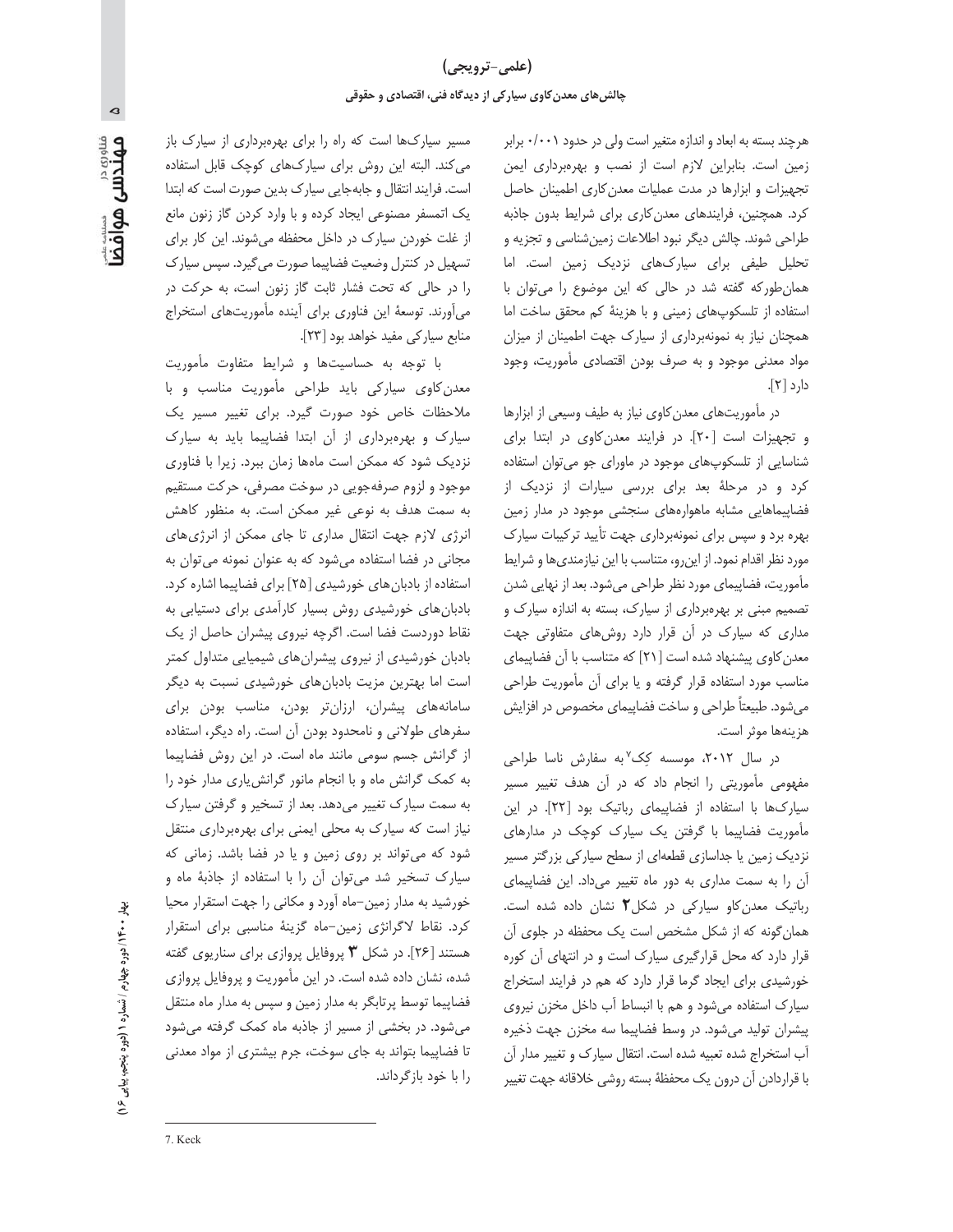



شكل (٢): ربات معدن كاو سياركي [٢۴].



**شکل (۳):** یروفایل یروازی انتقال فضاییما از زمین به سیارک، تسخیر و بازیابی آن [۲۷].

#### ۴- منظر اقتصادی

همان طور که گفته شد بهرهبرداری از سیارکها و بهویژه سیارکھای نزدیک زمین، راهی برای تأمین منابع مورد نیاز بشر روی زمین و همچنین فراهم ساختن امکانات زندگی بشر در فضا اعم از ساخت و ساز و تأمین سوخت برای فضاپیماها است. با توجه به نزدیکی و دسترس پذیری سیارکهای نزدیک زمین، گزینهٔ مناسبی برای پشتیبانی از صنعتی سازی فضا هستند [١۵]. با توجه به کاربردهای گستردهٔ آب در فضا و فلزاتی مانند پلاتینیوم بر روی زمین، بررسیهای اقتصادی زیادی بر روی آنها صورت گرفته است. در این بخش مقاله به بررسی جنبههای اقتصادی و مالی

معدن کاوی فضایی با تمرکز بر ارزش برخی عناصر موجود در سياركها پرداخته مي شود.

یکی از گامهای مهم در معدن کاوی سیارکی مثل اکثر فعالیتهای اقتصادی، امکان سنجی آن است. به این معنا که در یک مأموریت معدن کاوی سیارکی، نقطه سربهسر هزینه و درآمد كجاست و چه ميزان سود در قبال سرمايه گذارى حاصل مى شود. بالطبع موضوعات فنی در مدل اقتصادی دارای جایگاه بوده و بر روی ریسک و در نتیجه به صرفه بودن اقتصادی مؤثر هستند. بنابراین، اگر حتی از دیدگاه اقتصادی صرف به موضوع معدن کاوی سیارکی پرداخته شود نیز لازم است از نظر فنی به

 $\alpha$ 

مسوری در<br>**مهندسی هوافض**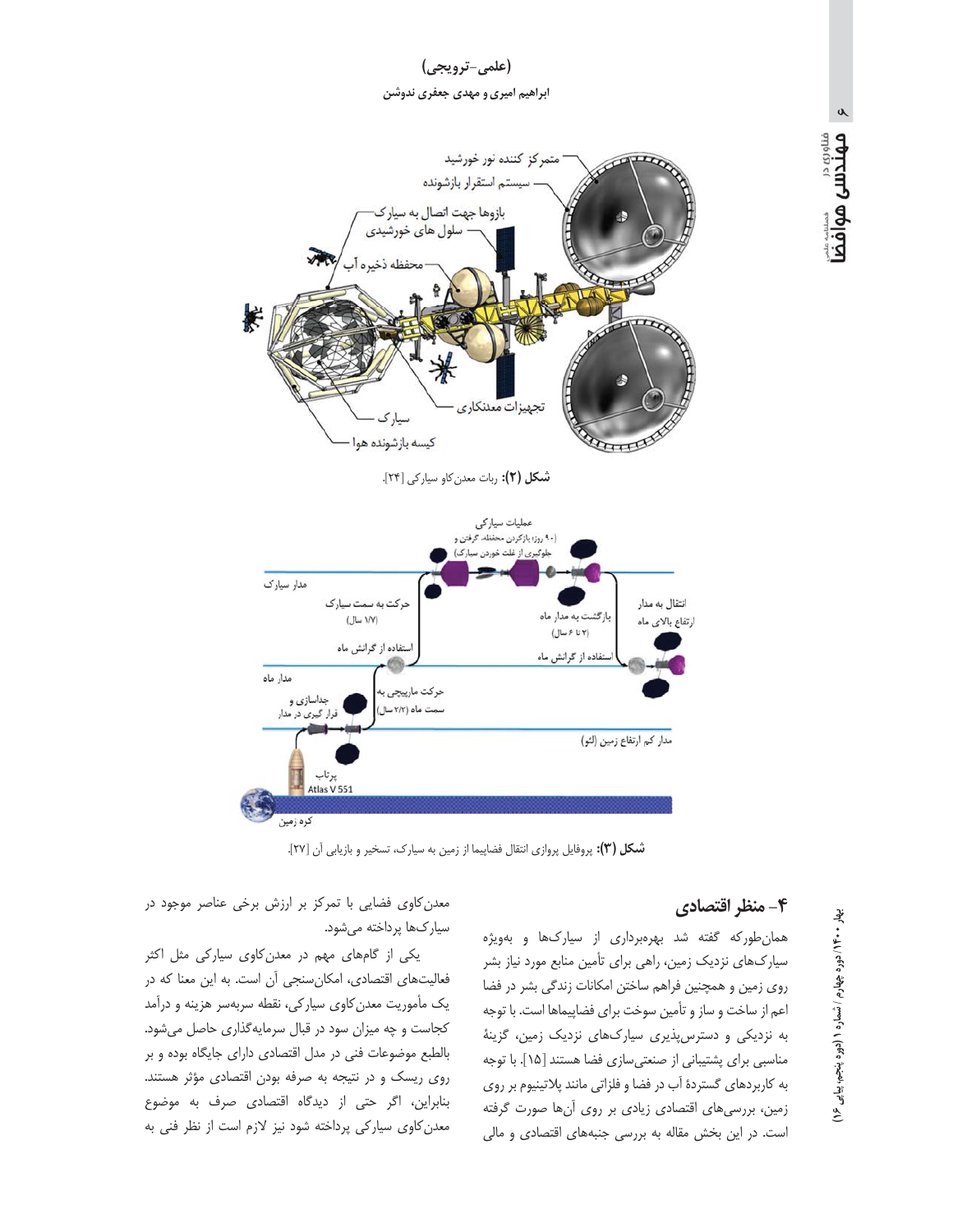ضریب اطمینان مناسبی رسید تا میزان ریسک موجود برای بازگشت سرمایه قابل قبول باشد. از آنجاکه درآمد این صنعت حاصل از فروش منابع و مواد معدنی است، بایستی در ارزیابی، ارزش روز فلزات و مواد قابل استخراج از سیارکها را مورد استفاده قرار گیرد. بررسیهای اقتصادی با ارزیابی ترکیب عناصر موجود در سیارک و محاسبَ درآمد حاصل از آن کامل می شود.

باید توجه داشت که میزان تقاضا عامل مهمی در بررسی اقتصادی است. این عامل می تواند با گذشت زمان تغییر کند. روندها حاکی از آن است که تقاضا برای کالاهای خاص، بهویژه منابع و مواد معدنی که مشابه آنها در سیارکها یافت میشود، با گذر زمان افزایش می یابد [۲۸]. همچنین، با توجه به وجود میزان محدود این منابع بر روی زمین، با گذر زمان از ذخایرآن ها کاسته می شود که کاهش آنها افزایش قیمت را در یی خواهد داشت. در جدول ارزش فعلی برخی از این عناصر آورده شده است. **۳** 

| جدول (۳): ارزش روز (۲۰۱۹) برخی عناصر کمیاب [۲۹].        |               |    |           |  |  |  |
|---------------------------------------------------------|---------------|----|-----------|--|--|--|
| عدد اتمی نماد نام عنصر هزار دلار آمریکا برای هر کیلوگرم |               |    |           |  |  |  |
| عناصر واسطه / گروه پلاتین                               |               |    |           |  |  |  |
| ٨                                                       | روتنيوم       | Ru | ۴۴        |  |  |  |
| <b>IYA/A</b>                                            | روديوم        | Rh | ۴۵        |  |  |  |
| ۵٧                                                      | پالاديوم      | Pd | ۴۶        |  |  |  |
| Y                                                       | ايريديوم      | Ir | <b>VV</b> |  |  |  |
| $\mathsf{r}$ .                                          | پلاتينيوم     | Pt | <b>VA</b> |  |  |  |
| ۴۸/۴                                                    | طلا           | Au | ٧٩        |  |  |  |
| لانتانیدهای کمیا <u>ب بر روی زمین</u>                   |               |    |           |  |  |  |
| ۶.                                                      | پرومتيوم      | Pm | ۶١        |  |  |  |
| $\cdot/\Delta$                                          | گادولينيوم    | Gd | ۶۴        |  |  |  |
| 1/5                                                     | يتريبيوم      | Yb | ٧٠        |  |  |  |
| ۶۱۵                                                     | لوتتيوم       | Lu | ۷١        |  |  |  |
| اکتنیدهای کمیاب <u>بر روی زمین</u>                      |               |    |           |  |  |  |
| ۵۰                                                      | توليوم        | Th | ٩.        |  |  |  |
| ۱۵۰۰                                                    | Am امریکانیوم |    | ۹۵        |  |  |  |

نیاز روزافزون بشر به منابع انرژی و معدنی در کنار کمیاب شدن آنها، یکی از دلایل اصلی مطرح شدن موضوع بهرهبرداری از سیارکها است. اما فعالان آیندهنگر این حوزه پا را فراتر گذاشته و به آینده بشر در فضا نیز فکر می کنند. معدن کاوی فضایی و سیار کی می تواند جنبههای جدیدی از فضای ماورای جو را نمایان سازد. به این صورت که منابع موجود در سیارکها برای رفع نیازهای بشر در فضا مورد استفاده قرار گیرد. به عنوان مثال، آب

استخراج شده از یک سیارک علاوه بر مصرف آشامیدنی می تواند جهت تأمين سوخت فضاپيماها و يا محافظت از فضاپيماها در مقابل پرتوهای خورشیدی استفاده شود. تأمین نیازهای بشر در فضا توسط منابع موجود در فضا و اجرام سماوى به جهت حذف هزينهٔ انتقال آنها از زمين، بسيار به صرفهتر است.

با توجه به بالا بودن هزينههاى انتقال منابع و مواد معدنى به زمین، تنها آن دسته از منابع که در وزن مشابه ارزش بالاتری دارند، مورد توجه هستند. فلزات گرانبها مانند پلاتینیوم و زیر گروههای آن که بر روی زمین کمیاب هستند، به عنوان هدف معدن کاوی سیارکی مورد توجه قرار گرفتهاند. تأمین این فلزات برای صنایع با فناوریهای روز از جمله صنعت هوافضا بسیار ضروري است.

به منظور بررسی و تحلیل اقتصادی معدن کاوی سیارکی از مدل ارائه شده در مرجع [۵] با تصحیحات جزئی استفاده شده است. به این شکل که ارزش زمانی پول ثابت در نظر گرفته شده است تا مخاطب نتايج مدل را بهتر درك كند. اين مدل پارامترهاى متعدد اقتصادى و فنى را شامل مىشود و البته هزينهٔ تحقيق و توسعه اوليه در آن لحاظ نشده است. با استفاده از مدل مذكور، هزینه، درآمد، نقطه سربهسر و همچنین سود حاصل از معدن کاوی سیار کی دو عنصر طلا، پلاتینیوم محاسبه شده است. سود حاصل از معدن كاوى سياركي از تفاضل كل درآمد و كل هزينه محاسبه میشود. در این مدل، میزان درآمد رابطهٔ مستقیمی با میزان جرم استخراج شده و قیمت عنصر به ازاء هر کیلوگرم دارد. هزینههای معدن كاوى شامل هزينهٔ تحقيق و توسعه، انتقال، توليد و عمليات است. با اضافه کردن پارامترهای فنی و اقتصادی موثر در فرایند معدن كاوى سياركى سود حاصل با استفاده از معادلة (١) قابل محاسبه است.

 $P_m = n[m_s c_m ptr - m_s$ ceil  $(1)$  $\left(\frac{n}{s+1}\right)\left(c_{p1}\left[k \cdot \text{ceil}\left(\frac{n}{s+1}\right)\right]^{\alpha} + c_t\right)$  $[m_s c_m ptr - m_s$ ceil –  $c_0$ ] –  $m_s \frac{c_D}{L}$ 

در رابطهٔ (۱)،  $P_m$  سود حاصل از مأموریت، n تعداد مأموریتهای معدن کاوی،  $m_s$ جرم خشک فضاپیما،  $c_m$ ارزش هر کیلوگرم عنصر استخراج شده، p نرخ توان عملیاتی فضاییما، t مدت زمان معدن کاوی، r نسبت مواد خالص سازی شده به منابع فرآوری شده،  $c_{p1}$  تعداد دفعات استفاده از یک فضاییما،  $c_{p1}$  هزینهٔ تولید اولین فضاییما، k تعداد فضاییماها در یک مأموریت، a ضریب یادگیری يا تجربه،  $c_t$  هزينهٔ انتقال بين زمين و فضا و بالعكس،  $c_o$  هزينهٔ عمليات و  $c_D$  هزينهٔ تحقيق و توسعه هستند. با توجه به مدل و پارامترهای مؤثر در آن طبیعی است که اگر در هر مأموریت از چند فضاییما استفاده شود هزینهٔ توسعه کاهش می یابد. همچنین،

 $\,>\,$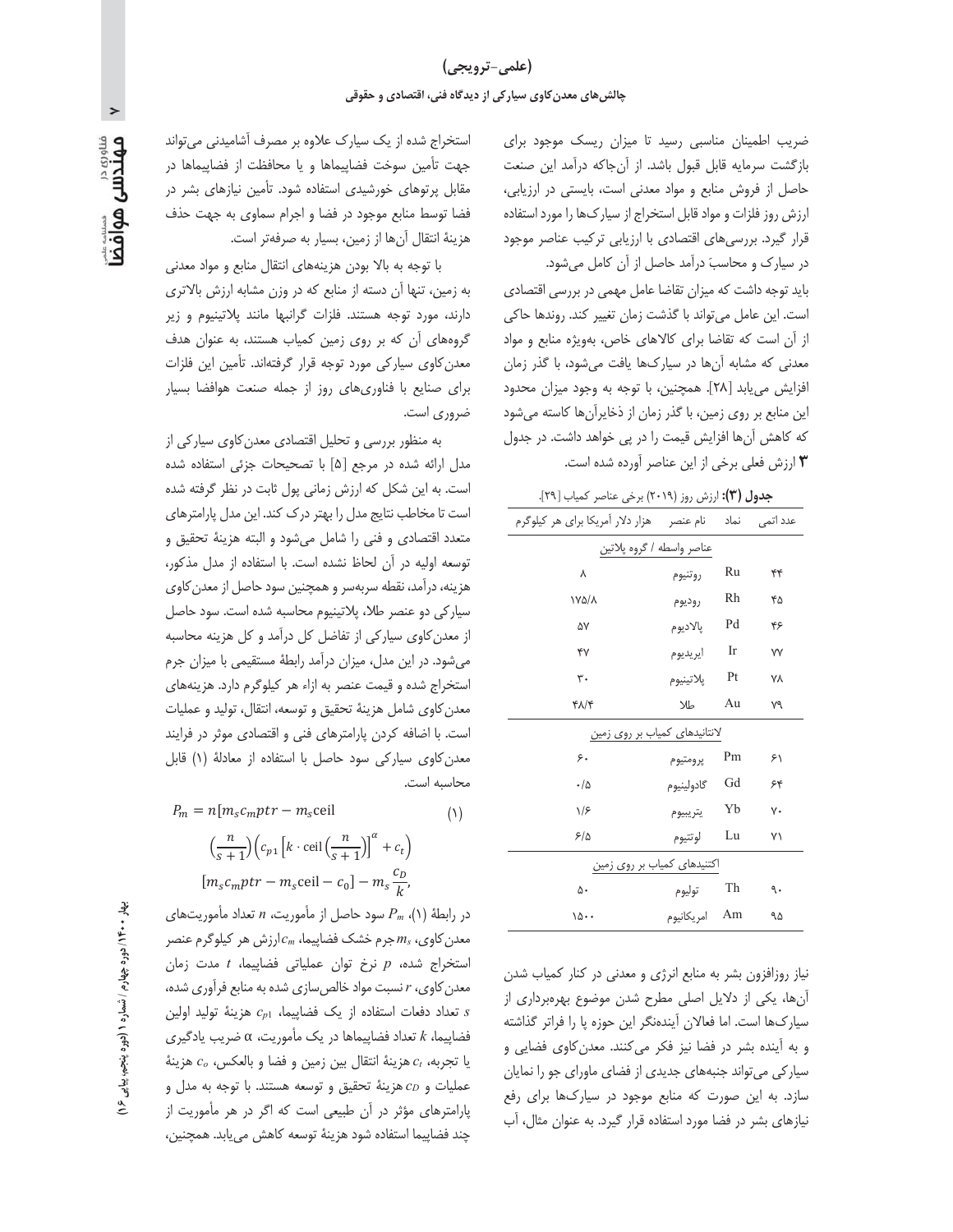# (علمي-ترويجي) ابراهیم امیری و مهدی جعفری ندوشن

مهندس هوافض

در صورت استفاده مجدد و مكرر از يك فضاپيما هزينهها كاهش می یابد. افزایش نرخ توان عملیاتی فضاپیما موجب افزایش درآمد میشود. با به کارگیری این مدل سوددهی یک سناریو پیشنهادی معدن کاوی سیارکی برای استخراج و بهرهبرداری از پلاتینیوم و طلا مورد بررسی قرار گرفته است. فرضیات در نظر گرفته شده در این ارزیابی عبارتند از:

- زمان معدن کاوی ۳۶۵ روز معادل یک سال در نظر گرفته شده است.
- در هر زمان یک فضاپیما در حال استخراج منابع بوده و ١٠ عمليات بصورت سلسلهوار انجام مي گيرد.
- برای هر مأموریت یک فضاپیما با وزن ۲۵۰ کیلوگرم در نظر گرفته شده است.

شماتیکی از این مأموریت در شکل ۴ نشان داده شده است که در طی آن سیارک و یا بخشی از آن برای بهرهبرداری به مدار زمین منتقل می شود و در نهایت به زمین آورده می شود. البته سناریوهای متعددی در مورد مقصد نهایی سیارک وجود دارد. در برخی از این سناریوها سیارک قبل از معدن کاری به زمین آورده می شود. در برخی دیگر به نقاط لاگرانژی زمین–ماه منتقل می شود.



**شکل (۴):** شماتیک ماموریت پیشنهادی برای معدن کاوی سیارکی.

سناریو بیان شده با دو دیدگاه خوش بینانه و محافظه کارانه مورد ارزیابی قرار گرفته است. در دیدگاه خوش بینانه فرض بر این است که فضاپیماها به تولید انبوه رسیدهاند که اثر مستقیمی در كاهش هزينهها دارد. در سناريو محافظه كارانه يك نمونه فضاپيما وجود دارد و هزينهها با قيمتهاى فعلى برآورد مى شوند. همچنين، توان عملکردی فضاپیما حدوداً دو برابر توان عملکردی فضاپیما در دیدگاه خوشبینانه در نظر گرفته شده است. از این رو، هزینههای تحقیق و توسعه، تولید و عملیات در رویکرد محافظه کارانه بیشتر از رویکرد خوشبینانه است. مقادیر پارامترهای مورد استفاده و نتایج حاصل از پیادهسازی مدل برای

دو سناريو خوش بينانه و محافظه كارانه جهت استخراج پلاتينيوم در یک مأموریت بر روی سیارک در جدول ۴ آمده است. برای مقادیر برخی از ورودیهای مدل از مرجع [۱] استفاده شده استمقادیر پارامترهای مورد استفاده و نتایج حاصل از پیادهسازی مدل برای دو سناریو خوش بینانه و محافظه کارانه جهت استخراج پلاتینیوم در یک ماموریت بر روی سیارک در جدول ۴ آمده است. برای مقادیر برخی از ورودیهای مدل از [۱] استفاده شده است.

جدول (۴): پلاتینیوم، سناریو محافظه کارانه و خوش بینانه.

| هزينه<br>سناريو<br>خوش بينانه                                      | هزينه سناريو<br>محافظه كارانه        |                                                                |
|--------------------------------------------------------------------|--------------------------------------|----------------------------------------------------------------|
| $\mathcal{L}, \dots$                                               | $\setminus, \dots, \dots$            | هزینه تولید (دلار به ازای هر<br>كيلوگرم)                       |
| $ra, \ldots$                                                       | $ra, \ldots$                         | هزینه انتقال (دلار به ازای هر<br>كيلوگرم)                      |
| $\mathbf{r}_{\cdot}, \dots$                                        | $\mathbf{r}$                         | ارزش پلاتینیوم (دلار به ازای<br>هر کیلوگرم)                    |
| $\langle \ldots, \ldots \rangle$                                   | $\Delta, Y \cdot \cdot, \cdot \cdot$ | هزينه عمليات (دلار)                                            |
| $\delta \cdots$ , $\cdots$                                         | ۵,۴۵۳,۳۳۳                            | هزينه تحقيق و توسعه (دلار به<br>ازای هر کیلوگرم)               |
| $\mathbf{r}, \mathbf{\Delta} \mathbf{r} \mathbf{\epsilon}, \cdots$ | ۳۱,۵۳۶, $\cdots$                     | مدت زمان معدنکاری ۳۶۵ روزه<br>(ثانيه)                          |
| $\mathsf{r}\times\mathsf{L}\cdot\mathsf{L}$                        | $\mathsf{r}\times\mathsf{L}$ .       | نسبت مواد خالصسازی شده به<br>منابع فرأوري شده                  |
| $\cdot$ /٣۵                                                        | .758                                 | میزان توان عملیاتی (کیلوگرم بر<br>ثانیه به هر کیلوگرم تجهیزات) |
| ۲۵۰                                                                | ۲۵۰                                  | جرم فضاپيما (كيلوگرم)                                          |
| ۲۲٫۸                                                               | ۵,۷                                  | سود (میلیارد دلار)                                             |
| از سال اول                                                         | از سال ۱۸م                           | زمان رسیدن به سود دهی<br>(سال)                                 |

همان طور که از جدول ٢ و شکل ۵ قابل ملاحظه است، سود حاصل از ۱۰ مأموریت در رویکرد خوش بینانه ۲۲/۸ میلیارد دلار و در رویکرد محافظه کارانه برابر با ۵/۷ میلیارد دلار خواهد بود. همچنین، در نمودار شکل ۵ نشان داده شده است که با قیمت ۳۰ هزار دلار برای هر کیلوگرم پلاتینیوم در سناریو محافظه کارانه در مأموريت هشتم به نقطهٔ سوددهی می رسد. سود مجموع اين سناریو ۵/۷ میلیارد دلار است. با در نظر گرفتن سناریو خوش بینانه این مأموریت میتواند در ابتدای امر و در اولین مأموریت نیز سودده باشد و مقدار سود ۲۲/۸ میلیارد دلار را در پایان ۱۰ مأموریت به همراه داشته باشد.

برای مأموریت مشابه جهت استخراج طلا با توجه به قیمت ۴۸٬۴۰۰ دلاری هر کیلوگرم طلا، در رویکرد خوش بینانه سود حاصل از ۱۰ مأموریت ۳۸ میلیارد دلار و در رویکرد محافظه کارانه

بيهار • • ١٤ / دوره چهارم / نسماره ١ (دوره پنجم، بيابي  $\sum_{i=1}^{n}$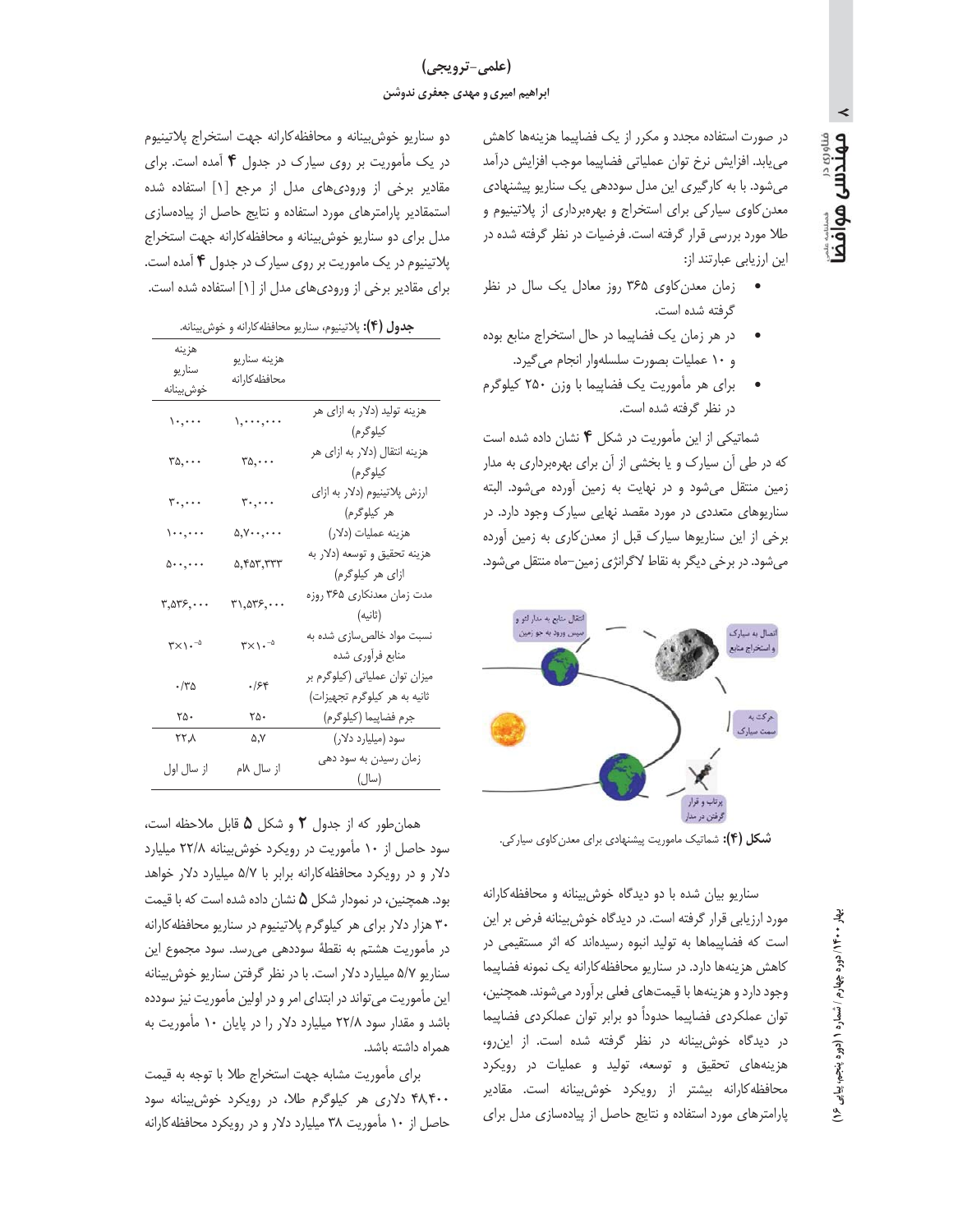۳۳/۵ میلیارد دلار خواهد بود. همانگونه که در نمودار شکل ۶ قابل مشاهده است، سناریو در رویکرد محافظه کارانه در مأموریت سوم به سوددهی می رسد ولی در رویکرد خوش بینانه این سناریو می تواند در ابتدای امر و در اولین مأموریت نیز سودده باشد. در این مدل تنها عامل اثرگذار بر روی قیمت پلاتینیوم و طلا در بازار، مقدار فلز موجود در بازار جهانی فرض شده است. این مدل نماینگر آن است که معدن کاوی سیارکی در شرایط بخصوصی سودده خواهد بود. با توجه به شرایط موجود، این حقیقت باید در نظر گرفته شود که آیا شرکتهای فعال در این حوزه توان مواجهه با نوسانات بازار جهانی را دارند. با توجه به مدل فوق می توان ادعا کرد که صنعت معدن کاوی فضایی میتواند سودده باشد. برای رسیدن به نقطه سوددهی در مدت زمان کمتر لازم است که از تعداد بیشتری فضاپیما در هر مأموریت استفاده شود. البته برای بالا بردن راندمان اقتصادی باید فضاپیماهای مورد نظر به تولید انبوه برسند و در فرایند





**شکل (۵):** نمودار سود حاصل از معدن کاوی سیار کی برای پلاتینیوم با دو سناريو خوش بينانه و محافظه كارانه.



**شکل (۶):** نمودار سود حاصل از معدن کاوی سیار کی برای طلا با دو سناریو خوش بینانه و محافظه کارانه.

در این مدل تنها عامل اثرگذار بر روی قیمت پلاتینیوم و طلا در بازار، مقدار فلز موجود در بازار جهانی فرض شده است. این مدل نماینگر آن است که معدن کاوی سیارکی در شرایط

بخصوصی سودده خواهد بود. با توجه به شرایط موجود، این حقیقت باید در نظر گرفته شود که آیا شرکتهای فعال در این حوزه توان مواجهه با نوسانات بازار جهانی را دارند. با توجه به مدل فوق می توان ادعا کرد که صنعت معدن کاوی فضایی می تواند سودده باشد. برای رسیدن به نقطه سوددهی در مدت زمان کمتر لازم است که از تعداد بیشتری فضاپیما در هر ماموریت استفاده شود. البته براى بالا بردن راندمان اقتصادى بايد فضاپیماهای مورد نظر به تولید انبوه برسند و در فرایند معدن کاوی بصورت بهينه مورد استفاده قرار كيرد [٣٠-٣٠].

## ۵– چالش های حقوقی

هر چند در ابتدای توسعهٔ حوزهٔ فضا به دلیل جنگ سرد، چارچوبهای حقوقی جهت کند کردن سرعت پیشرفت رقیب پیشنهاد و به تصویب نهادهای بین المللی می رسید ولی امروزه وجود چنین مقررات و چارچوبهای حقوقی جزء لاینفک هر کسبوکار و صنعتی است. با پیشرفت حوزه فضا و ورود کشورهای متعدد و حتی بخش خصوصی به آن، حقوقدانان و نهادهای حقوقی بدنبال سامان دهی و ایجاد رژیمهای حقوقی به منظور کاهش خلاهای قانونی بوده و هستند. در حال حاضر، چالش های حقوقی جدی در زمینهٔ ماهوارههای کوچک، زبالههای فضایی و فعالیتهای تجاری فضایی وجود دارد [۳۲]. در عرصهٔ معدن کاوی فضایی و بهویژه سیارکی نهادهای حقوقی ملی و بین المللی در حال مذاکره و بررسی جنبههای مختلف آن هستند تا قبل از بلوغ كامل اين صنعت، رژيم حقوقى مناسبي را پيشنهاد دهند [٣٣]. اهمیت موضوع وقتی مشخص می شود که بدانیم معدن کاوی سیار کی اثرات قابل توجهی بر تغییرات اقتصادی، اجتماعی و حتی روابط بين|لملل خواهد داشت.

تاکنون کشورهای آمریکا و لوکزامبورگ قوانین ملی فضایی خود را در خصوص معدن کاوی فضایی برای تشویق بخش خصوصی به فعالیت و سرمایهگذاری در آن تصویب کردهاند. این کشورها به شرکتهای خود حق مالکیت منابعی که از سیارکها استخراج می کنند را تحت شرایطی دادهاند [۳۵-۳۴]. هر چند در اوایل تسخیر فضا توسط بشر و در بحبوحهٔ جنگ سرد معاهداتی مصوب شدند که فضا را میراث مشترک بشری میدانند که در حاكميت و مالكيت دولتي در نمي آيد ولي دو كشور فوق الذكر و حتی دیگر فعالان این حوزه معتقد هستند در معاهدات فضایی هیچ گونه جواز و یا مانعی در این خصوص تصریح نشده است و می توان برداشت و تفسیر خود از آن را مبنای عمل قرار داد. بنابراین، تا وقتی که قانون و مقرراتی از این فعالیتها ممانعت نکرده و یا چارچوبی را برای آن مشخص نکند، طبیعی است که

 $\sum$ 

<sub>میروی در</sub><br>**مهندسی هوافض**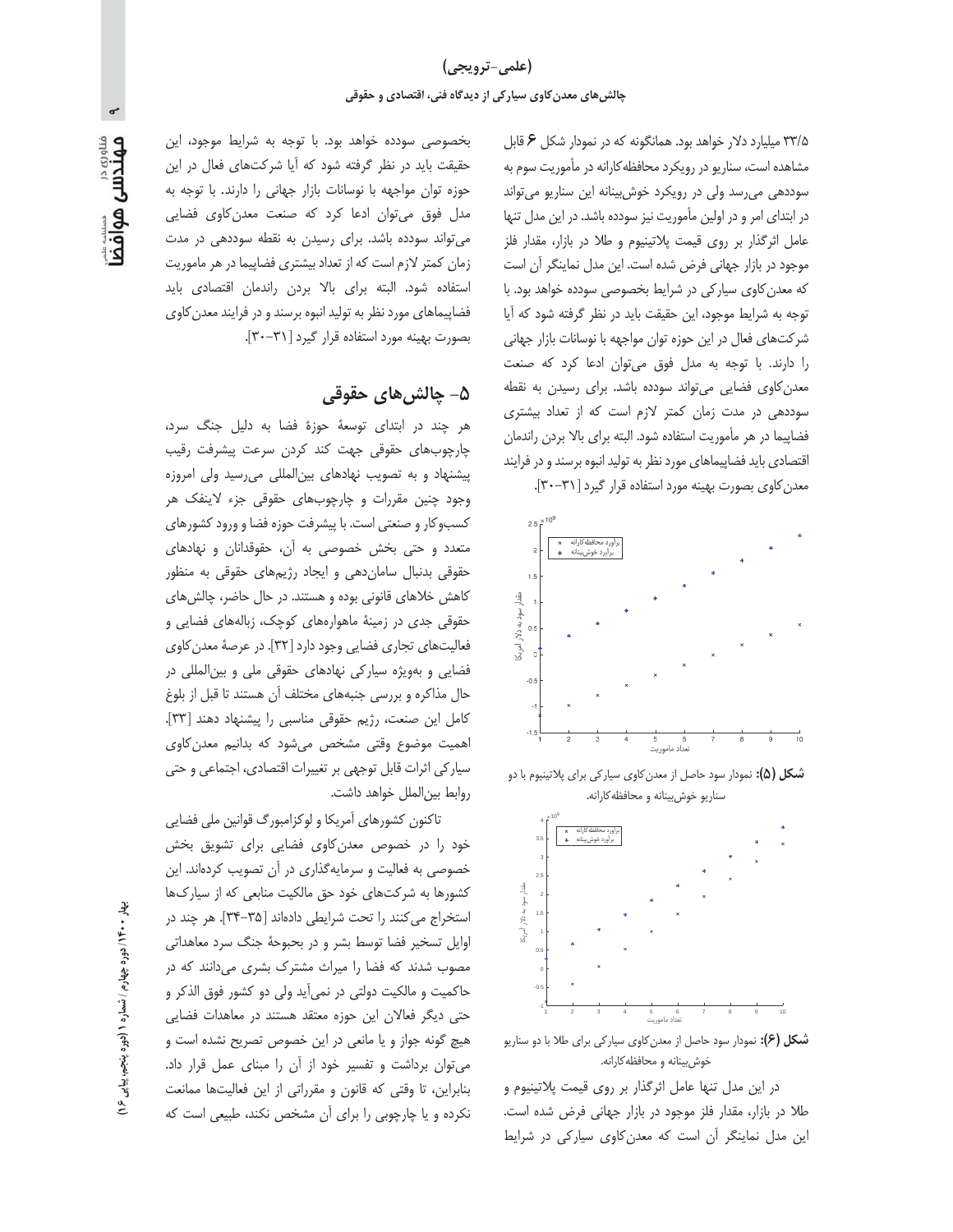# (علمي-ترويجي) ابراهیم امیری و مهدی جعفری ندوشن

دولتها و شركتهاى تحت پوشش آنها جهت تأمين منافع خود از هر فرصتی استفاده کنند.

نبود یک رژیم حقوقی بین|لمللی حاکم بر استخراج منابع فضایی و بهویژه سیارکی برای فعالیت دولتها و بخش خصوصی می تواند محیطی بدون نظارت و خارج از کنترل را در فعالیتهای فضایی ایجاد کند که نه تنها نظم جهانی، نظامهای اقتصادی و صنعتی را به هم خواهد زد، بلکه میتواند تهدیدی برای امینت دنیا نیز تلقی شود. بدیهی است که منظور از ایجاد رژیم حقوقی به معنى وضع مقررات و قوانين بيش از حد محدودكننده نيست. زیرا مقررات اضافی خود می تواند عاملی برای کند شدن رشد فعالیت شرکتها، افزایش ریسکها و در نتیجه بی میلی و بی اعتمادي سرمايه گذاران شود.

هر چند معاهده فضای ماورای جو [۳۶] بطور مستقیم به موضوع منابع در فضا از جمله ماه و سایر اجرام سماوی نمی پردازد ولی در اولین ماده به این مسئله که اکتشاف و بهرهبرداری از فضا باید در راستای منافع همه کشورها باشد، اشاره شده است. در این معاهده موارد و بندهایی وجود دارد که می توان از آنها برای ایجاد چارچوب اولیهٔ حقوقی در خصوص معدن کاوی فضایی استفاده کرد. این موارد عبارتند از:

- اکتشاف و بهرهبرداری برای همه کشورها در فضا آزاد است.
- اکتشاف و بهرهبرداری از فضا باید برای منافع همه  $\bullet$ كشورها باشد.
- ادعاى مالكيت و حاكميت بر فضا به واسطة تصرف و یا بهرهبرداری برای دولتها ممنوع است.
- دولتها مسئول فعالیتهای فضایی توسط دولت و بخش خصوصی تحت حاکمیت خود در معدن کاوی ماه و اجرام سماوی هستند.

این معاهده به صراحت بیان می کند که فضا میراث مشترک بشری است و به همگان تعلق دارد و و بنا به مورد سوم از موارد فوق نمی تواند در حاکمیت و مالکیت کشوری در آید. با این وجود، این معاهده برای برخی مسائل پاسخی ارائه نمی کند. برای مثال در مورد اول نسبت آزادی را با مالکیت در اکتشاف و بهرهبرداری از فضا مشخص نمی کند و میزان حق و حقوق بهرهبردار را تعیین نمی کند یا در مورد دوم مشخص نیست که الزام اکتشاف و بهرهبرداری از فضا در راستای منافع همه کشورها یک الزام قانونی است و يا يک الزام اخلاقي.

در موافقتنامه ماه تصريح شده است كه حاكميت بر اجرام سماوى از هيچ طريقيبه دست نمى آيد [٣٨-٣٧]. گرچه اين موافقتنامه تصریح می کند که مالکیتی بر اجرام سماوی و منابع طبیعی آنها وجود ندارد اما این مسئله کافی نبوده و ابهاماتی را به قوت خود باقی میگذارد. به طور مثال، مشخص نیست که اگر

این منابع استخراج شده و به محل دیگری مثل زمین منتقل شود، أيا امكان مالكيت أنها وجود دارد يا خير. از طرفي، أنچه نگراني بزرگتری ایجاد میکند آن است که هجده کشور این موافقتنامه را تصویب و یازده کشور آن را امضا کردهاند [۳۹]. بنابراین، این موافقتنامه حتى اگر جامع و مانع بود نيز اعتبار بينالمللي چنداني نداشته و کشورها الزامی به تبعیت از آن ندارند. با این وجود، از این منظر که این موافقتنامه تنها معاهده بینالمللی است که به صراحت از بهرهبرداری از منابع ماورای جو صحبت می کند، حائز اهمیت است و می تواند سنگ بنای اولیهٔ چارجوب حقوقی حاکم بر بهرهبرداری از معادن فضایی و سیارکی باشد. هر چند از ابتدای تدوین معاهدات فضایی، اساس فکری بر تعلق فضا به همه ابنای بشر بوده اما معرفي «اصل ميراث مشترك» مي تواند تهديد بزركي برای اقتصادی شدن فعالیتهای فضایی در حوزهٔ معدن کاوی فضایی و سیارکی باشد. طبیعتاً از منظر فواید اقتصادی، اصل میراث مشترک بشری در بین کشورهای توسعه یافته و صاحبان فناوری بشری طرفدار نداشته و این کشورهای در حال توسعه و توسعه نیافته هستند که باید دغدغه نادیده انگاشتن این موضوع را داشته باشند.

باید توجه داشت که این معاهدات و توافق نامهها زمانی تدوین شدهاند که عملیاتی شدن معدن کاوی فضایی و سیارکی دور از ذهن بوده و کشورها به ویژه ایالات متحده آمریکا و اتحاد جماهیر شوروی به جهت بازدارندگی رقبا در توسعهٔ صنعت فضایی و دستیابی به آن اقدام به طرح أنها نمودهاند. امروزه براي توسعهٔ صنعت فضايي و افزایش رفاه بشری باید به این موضوع واقع گرایانه نگریست و اصول حاکم بر معاهدات و قوانین بین|لمللی فضایی را براساس راهگشایی و هموارسازی مسیر توسعه این صنعت تدوین نمود. با وجود چنین اصولی، وقتی معدنِ کاوی فضایی تحقق پیدا کند، بایستی رژیم حقوقی مناسبی ایجاد شود تا بهرهبرداری از منابع فضا را نظاممند کند. باید توجه داشت که هر چند وجود اصل میراث مشترک بشری میتواند دستآویزی برای مانعتراشی سر راه بهرهبرداری از منابع و معادن فضایی باشد، ولی نمیتواند مانع قانونی جدی برای این امر باشد. زیرا با توجه به عدم تبیین شفاف این اصل و نبود رژیم حقوقی متناسب با آن، روی دیگر این سکه این است که دست کشورها برای بهرهبرداری یکجانبه و دلخواه از منابع و معادن فضایی باز است.

در نبود رژیم حقوقی بینالمللی ناظر بر معدن کاوی فضایی و سیارکی، کشورها بدون در نظر گرفتن این موضوع اقدام به تدوین قانون فضایی ملی نمودهاند. بدیهی است که قانونهای فضایی ملی با توجه به ماهیت فضا باید در راستای اجرای چارچوبهای حقوقی بین المللی باشند تا نفع یک کشور به ضرر دیگر کشورها نباشد. بنا بر قانون فضايي ايالات متحده آمريكا شهروندان آمريكايي مجاز به تصرف، مالکیت، خرید و فروش منابع سیارکی هستند [۴۰]. هر چند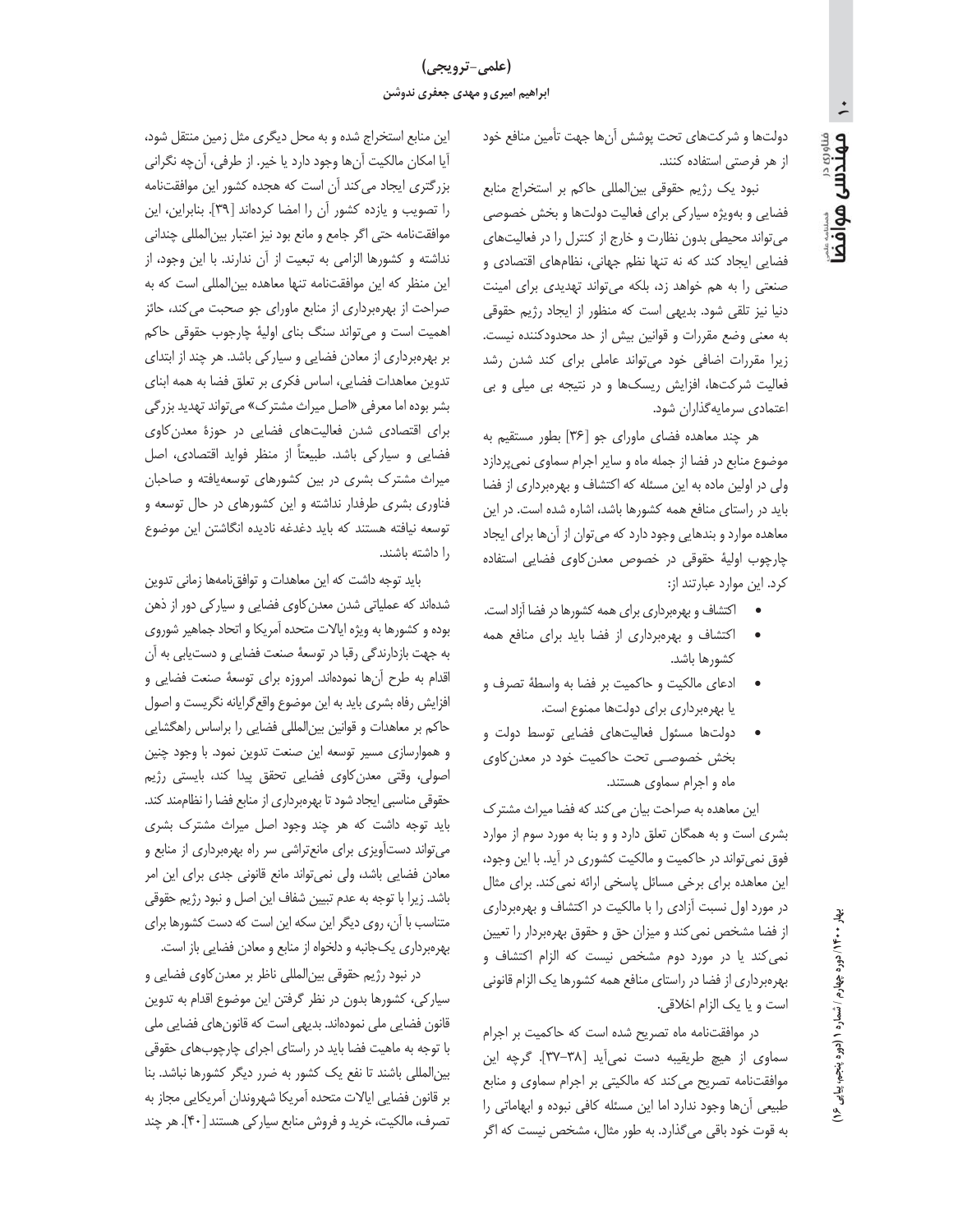این امر با اصل میراث مشترک بشری در تضاد است ولی نبود چارچوب حقوقی بین الملی راه را برای اعتراض کشورها بسته است. قانون گذاری کشورها بصورت یک جانبه منجر به بروز تنشها و چالشهایی در سطح بین الملل می شود. در این شرایط به جای تدوین رژیم حقوقی مناسب، انرژی و زمان کشورها صرف بررسی تضاد وتناقض قوانين فضايي ملى كشورها با معاهدات موجود می شود. آن هم معاهداتی که کارا نبوده و دارای نقایص و نقیصەھایی ھستند.

نمونههای زیادی برای الگو گرفتن از مسائل حقوقی مشابه در صحنه بین|لمللی وجود ندارد و به موارد محدودی مثل حقوق حاکم بر آبهای آزاد و یا پیمان جنوبگان می توان اشاره کرد. جنوبگان قارەای در قطب جنوب زمین است که تقریباً همه سطح آن با یخ پوشیده شده و جمعیت بومی ساکن ندارد. جنوبگان به دلیل وجود منابع طبیعی و نفت خام منطقه اقتصادی مهمی به شمار می رود. ۵۴ کشور عضو رسمی این پیمان هستند که ۷ کشور ادعای مالکیت بر بعضی مناطق جنوبگان را دارند که در برخی موارد مناطق مورد ادعا با هم تداخل دارند. در ماده ۴ از مفاد چهاردهگانه این پیمان بیان شده است که این پیمان، اختلافات یا ادعای تمامیت ارضی یا هیچ ادعای حاکمیتی را به رسمیت نمی شناسد [۴۱-۴۲]. همچنین، در زمان اجرای این پیمان هیچ گونه ادعای مالکیت جدیدی بر جنوبگان قابل قبول نیست. مهمترین هدف پیمان جنوبگان اطمینان از استفاده منابع طبیعی جنوبگان در جهت منافع بشر برای همیشه و اهداف صلحآمیز است. پیمان جنوبگان نمونهای به نسبت موفق از اصل میراث مشترک بشریت شناخته میشود.

طبیعی است که توسعهٔ بخش نوظهور معدن کاوی از حوزه فضایی در گرو وضع قوانین و مقررات است، زیرا موجب ایجاد انگیزه و جلب اطمینان سرمایهگذاران علاقهمند میشود. بنا به آنچه که از وضع کنونی گفته شد، واضح است که برای رفع چالشهای حقوقی صنعت معدن کاوی فضایی نمیتوان به هیچ یک از معاهدات و قوانین موجود بسنده کرد. مشکلات و نارسایی های معاهدات فضایی همزمان با بوجود آمدن قوانین یک جانبهٔ کشورها، ضرورت این امر را بیشتر نشان میدهد. بنابراین، به ایجاد یک رژیم حقوقی جدید نیاز است. به منظور تدوین و وضع رژيم حقوقى مناسب ابتدا بايد قوانين بين المللي موجود مناسب سازی شوند. سپس، عزم جدی برای تدوین آن در قالب شکل گیری همکاریهای بین المللی ایجاد شود. آن گاه برای بهرهبرداری از اجرام سماوی رژیم حقوقی مناسبی شکل گیرد که مورد توافق همه کشورهای توسعه یافته و در حال توسعه باشد. بالطبع در رژيم حقوقي پيشنهادي بايد منافع همه كشورها ديده شود و از تبعیض پرهیز شود. هر چند موضوع ممنوعیت مالکیت

در معاهدات فعلی موجب افزایش ریسک و کاهش انگیزه برای سرمایه گذاران شده است، اما این موضوع باید به گونهای حل شود که منافع حاصل به طور انحصاری به کشورهای توسعه یافته تعلق نگیرد و کشورهای در حال توسعه و حتی کشورهای نوظهور فضایی متضرر شوند. در لوای رژیم حقوقی جدید، باید قوانین فضایی ملی کشورها وضعیت بخش خصوصی و رابطهٔ آنها با دولتهای متبوعشان را شفاف کرده و مسئولیت هر یک را تصریح كنند. با توجه به وجود ابهامات متعدد، بروز اختلاف بين شرکتهای خصوصی و حتی کشورها دور از ذهن نبوده و از این رو باید سازوکار مشخصی برای حل اختلافات و دعاوی در رژیم حقوقی پیش بینی شود. ناگفته نماند که در صورت وجود رژیم حقوقی نیز مادامی از سوی کشورها لازم الاجرا است که آن را امضا و تصويب كرده باشند.

#### ۶- نتیجه گیری

با پیشرفت فناوری و نیاز روز افزون بشر به منابع و مواد معدنی، شرایط برای ایجاد موجی جدید از «جویندگان طلا» در فضای ماورای جو به لحاظ فنی محیا شده است و هرچه پیش می رود نشانههای بیشتری از توجیه اقتصادی مأموریتهای معدن کاوی سیارکی دیده میشود. کاهش منابع بر روی زمین، افزایش هزینههای استخراج و همچنین بلوغ فناوری فضایی، معدن کاوی سیارکی را که در گذشته توجیح اقتصادی نداشته و امری فانتزی به نظر می آمده است را حتی برای شرکتهای خصوصی نیز توجیهپذیر و سودآور می کنند. هر چند بسته به شرایط و نیاز مأموریت مشخص میشود که کجا و چگونه از منابع معدنی سیارکی استفاده شود ولی مدل اقتصادی و ارزیابی آن نشان می دهد که استخراج و بهرهبرداری از منابع معدنی پلاتینیوم و طلا از سیارکها و انتقال آنها به زمین از لحاظ اقتصادی بهصرفه است. افزایش تعداد مأموریتها و همچنین استفاده چندباره از فضاپیماها در کاهش زمان رسیدن به نقطه سربهسر و افزایش سود مؤثر است. اما در كنار اين فرصتها، وجود چالش حقوقى بر سر راه توسعه صنعت معدن كاوى فضايي تحقق آن را كند كرده است. بنابراین، ایجاد رژیم حقوقی بین المللی برای دسترسی آزاد و بهرهبرداری از منابع سیارکی راهگشای توسعه و بلوغ این صنعت است.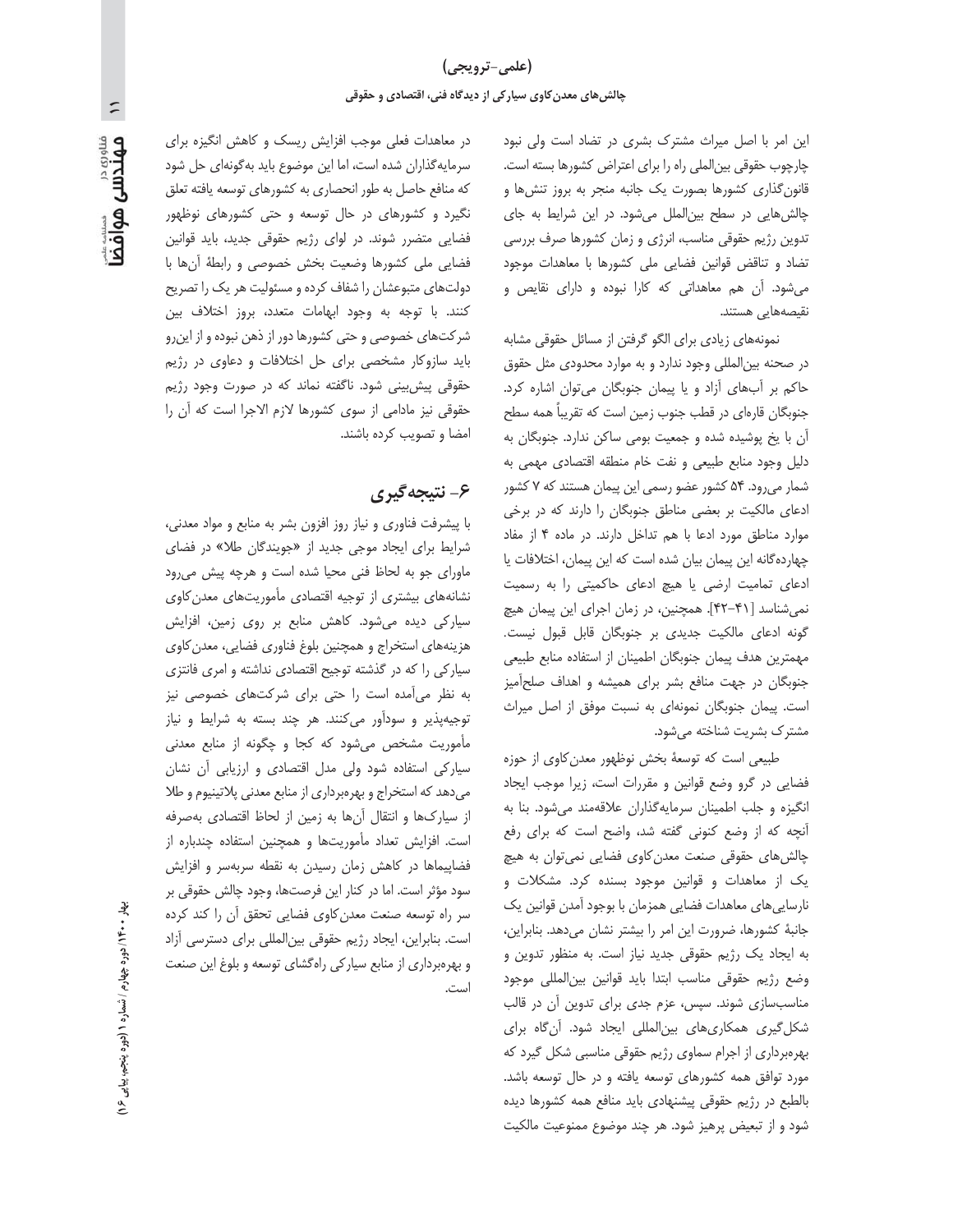- [1] Calla, P., Fries, D., and Welch, C., "Asteroid Mining with Small Spacecraft and Its Economic Feasibility". arXiv preprint arXiv:1808.05099, 2018.
- [2] Hellgren, V., "Asteroid Mining: A Review of Methods and Aspects", Student Thesis Series INES, 2016.
- [3] Sonter, M.A.R.K., "Near Earth Objects as Resources  $for$ Space Industrialization", Solar System Development Journal, Vol. 1, No. 1, pp. 1-31, 2001.
- [4] Sommariva, A., "Rationale, Strategies, and Economics for Exploration and Mining of Asteroids". Astropolitics, Vol. 13, pp.25-42, 2015.
- [5] Hein, A.M., Matheson, R., and Fries, D., "A Techno-Economic Analysis of Asteroid Mining", International Astronautical Congress, Bremen, Germany, 2018.
- [6] Abe, M., Takagi, Y., Kitazato, K., Abe, S., Hiroi, T., Vilas, F., Clark, B.E., Abell, P.A., Lederer, S.M., Jarvis, K.S., Nimura, T., Ueda, Y., and Fujiwara, A., "Near-infrared Spectral Results of Asteroid Itokawa from the Hayabusa Spacecraft", Science Vol. 312, No. 5778, pp. 1334-1338, 2006.
- [7] Grinstead, J., Jenniskens, P., Cassell, A., Albers, J., and Winter, M., "Airborne Observation of the Hayabusa Sample Return Capsule Re-Entry", 42nd AIAA Thermophysics Conference, Honolulu, Hawaii, USA,  $2011.$
- [8] Blair, B.R., The Role of Near-Earth Asteroids in Long-Term Platinum Supply, Space Resources Roundtable II, Lunar and Planetary Institute, Houston, USA, 2000.
- [9] Kazemi, H., "Legal Aspects of the Mining of Celestial Bodies and Its Challenges", Journal of Space Sciences and Technologies, Vol. 11, No. 4, pp. 51-64, 2018, (In Persian).
- [10] Sonter, M.J., "The Technical and Economic Feasibility of Mining the Near-Earth Asteroids", Acta Astronautica, Vol. 41, pp. 637-647, 1997.
- [11] Gajdos, M., "Economic Challenges of Exploitation of Celestial Bodies by 2030", Bachelor Thesis, Faculty of Economics and Administration, Masaryk University, Brno, Czech Republic, 2014.
- "The National Aeronautics and  $[12]$ Space Administration", eoPortal, https://www.nasa.gov/ [retrieved Nov. 2020].
- "The European Space Agency", eoPortal,  $\lceil 13 \rceil$ https://www.esa.int/ [retrieved Nov. 2020].
- [14] "The Japan Aerospace Exploration Agency", eoPortal, https://global.jaxa.jp/ [retrieved Nov. 20201
- [15] Ross, S.D., "Near-earth Asteroid Mining", Space Industry Report, Department of Control and Dynamical Systems, Pasadena, California, USA, 2001.
- [16] Kris, Z., Chu, P., Craft, J., Cohen, M.M., James, W.W., and Hilscher, B., "Asteroid Mining", AIAA Space 2013 Conference and Exposition, San Diego,, California, USA, 2013.
- [17] Veeder, G.J., Hanner, M.S., Matson, D.L., Tedesco, E.F., Lebofsky, L.A., and Tokunaga, A.T., "Radiometry of Near-earth Asteroids", The Astronomical Journal, Vol. 97, pp. 1211-1219, 1989.
- [18] Jakhu, R.S., Pelton, J.N. and Nyampong, Y.O.M., Space Mining and Its Regulation. Springer International Publishing, New York, USA, 2017.
- [19] Pravec, P., Harris, A.W., Vokrouhlický, D., Warner, B.D., Kušnirák, P., Hornoch, K., Pray, D.P., Higgins, D., Oey, J., Galád, A., Gajdoš, Š., Kornoš, L., Világi, J., Husárik, M., Krugly, Yu.N., Shevchenko, V., Chiorny, V., Gaftonyuk, N., Cooney, W.R., Gross, J., Terrell, D., Stephens, R.D., Dyvig, R., Reddy, V., Ries, J.G., Colas, F., Lecacheux, J., Durkee, R., Masi, G., Koff, R.A., Goncalves, R., "Spin Rate Distribution of Small Asteroids", Icarus, Vol. 197, No. 2, 497-504, 2008.
- [20] Moore, Ch., "Technology Development for NASA's Asteroid Redirect Mission", 65th International Astronautical Congress, Torento, Canada, 2014.
- [21] Badescu, Asteroids: Asteroids: Prospective Energy and Material Resources, Springer Science & Business Media, New York, USA, 2013.
- [22] Mazanek, D.D., Brohpy, J.R., and Merrill, R.G., 'Asteroid Retrieval Mission Concept-Trailblazing Our Future in Space and Helping to Protect Us from Earth Impactors", Planetary Defence Conference, Flagstaff, USA, 2013.
- [23] Jenniskens, P.V., Damer, B., Norkus, R., Pilorz, S., Nott, J., Grigsby, B., Adams, C., and Blair, B.R., "Shepherd: A Concept for Gentle Asteroid Retrieval With a Gas-Filled Enclosure", New Space, Vol. 3, No. 1, pp. 36-43, 2015.
- [24] James, W.W., "Robotic Asteroid Prospector (RAP) Niac Phase 1 Results", 7th Symposium on Space Resource Utilization, National Harbor, Maryland, 2014.
- [25] Johnson, L., Whorton, M., Heaton, A., Pinson, R., Laue, G., and Adams, C., "Nanosail-D: A Solar Sail Demonstration Mission", Acta astronautica, Vol. 68, No. 5-6, pp. 571-575, 2011.
- [26] Truesdale, N., "Using Invariant Manifolds of the Sunearth 12 Point for Asteroid Mining Operations", ASEN 5050 Space Flight Dynamics Final Report, University of Colorado. 2012.
- [27] Landau, D., Dankanich, J., Strange, N., Bellerose, J., Llanos, P., and Tantardini, M., "Trajectories to Nab a NEA (Near-Earth Asteroid)", 23rd AAS/AIAA Spaceflight Mechanics Meeting, Kauai, Hawaii, USA, 2013.
- [28] "Mining Intelligence and Technology", eoPortal, http://www.infomine.com/ [retrieved Nov. 2019].
- [29] MacWhorter, K., "Sustainable Mining: Incentivizing Asteroid Mining in the Name of Environmentalism", William & Mary Environmental Law and Policy Review, Vol. 40, No. 2, pp. 645-660, 2015.
- [30] Lewis, J.S., Asteroid Mining 101: Wealth for the New Space Economy, Deep Space Industries, Houston, Texas, USA, 2015.
- [31] Lee, R., Law and Regulation of Commercial Mining of Minerals in Outer Space, Springer Science & Business Media, New York, USA, 2012.
- [32] Hearsey, C.M., "A Review of Challenges to Corporate Expansion into Outer Space", AIAA SPACE 2008 Conference & Exposition, San Diego, California, USA, 2008.